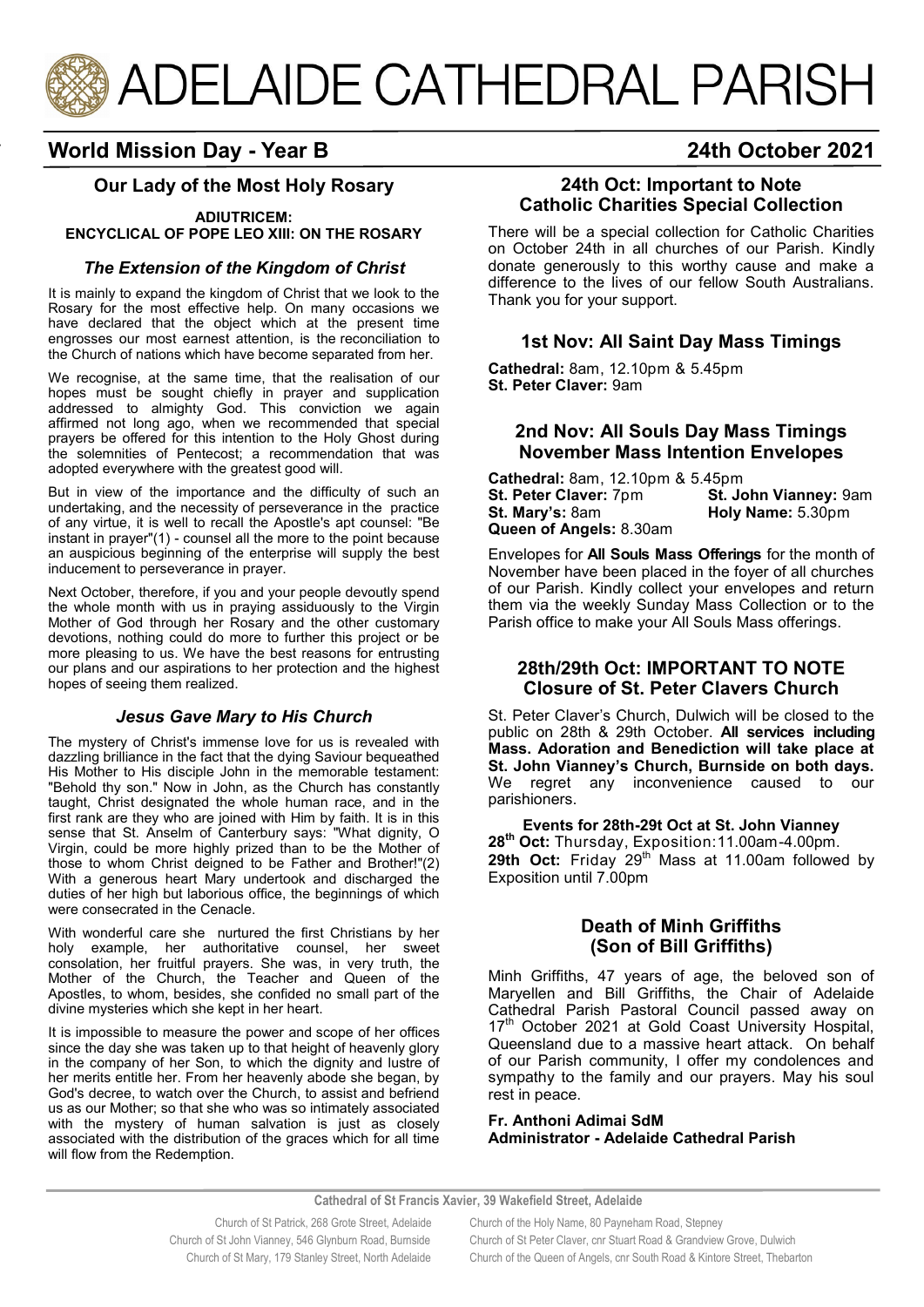## **ADELAIDE CATHEDRAL PARISH**

**Administrator** Fr Anthoni Adimai SdM **Assistant Administrator** Fr Peter Rozitis

**Archbishop of Adelaide Archbishop Patrick O'Regan**  Latin Mass Chaplain Fr Michael McCaffrey, FSSP

**Parish Office** (across the lawn from the Cathedral) Mon to Fri: 9.30am–4.30pm • 8210 8155 39 Wakefield St (corner of Wakefield and King William St) Adelaide SA 5000.

Mailing: GPO BOX 1364, Adelaide SA 5001. acp@adelaide.catholic.org.au • www.adelcathparish.org

Parish newsletter: www.adelcathparish.org/news-events/ weekly-newsletters.

| <b>Parish Pastoral Council Chairperson</b>                    |              |
|---------------------------------------------------------------|--------------|
| Dr Bill Griffiths                                             | 0488 057 660 |
| <b>Aboriginal Catholic Ministry</b><br><b>Otherway Centre</b> | 8362 3185    |

**Cathedral Parish Music** 8210 8128

**Any emergency requiring a priest**• 0417 080 955 **Pastoral Care:** Visitation and Communion can be arranged for parishioners who are ill. Please call the Office: 8210 8155.

## **Mass Timings**

| <b>Sunday Masses</b>                                                                                                                     | St. Francis Xavier Cathedral, Adelaide<br>Sat: 6pm(Vigil)<br>Sun: 7am, 9am, 11am,<br>2.30pm (African), 6pm |  |
|------------------------------------------------------------------------------------------------------------------------------------------|------------------------------------------------------------------------------------------------------------|--|
| <b>Weekday Masses</b>                                                                                                                    | Mon - Fri: 8am, 12.10pm & 5.45pm<br><b>Sat: 8am, 11.30am</b>                                               |  |
| <b>Public Holidays</b>                                                                                                                   | 8am ONLY at the Cathedral.                                                                                 |  |
| <b>Confessions</b>                                                                                                                       | Mon, Wed, Fri: 11-12 noon, 5-5.30pm<br>Sat: 12 noon-1pm, 4.30-5.30pm                                       |  |
| <b>Holy Hour</b>                                                                                                                         | <b>Tues: 6.30pm, Fri: 11am</b>                                                                             |  |
| <b>St Mary's, Lower North Adelaide</b><br>Tues and Fri: 8am<br><b>Sun: 9.30am</b>                                                        |                                                                                                            |  |
| <b>Queen of Angels, Thebarton</b><br><b>Wed: 8.30am</b><br>Sat: Confessions: 5.45pm   Vigil: 6pm<br><b>Sun: 9.30am</b>                   |                                                                                                            |  |
| <b>St John Vianney, Burnside</b><br>Tues and Thu: Mass: 9am   Confessions: 9.30am<br>Sun: 9am                                            |                                                                                                            |  |
| <b>St Peter Claver, Dulwich</b><br>Wed: 9am, Fri: 11am Confessions: 11.30am<br>Sat: Confessions: 5.30pm   Vigil: 6pm<br><b>Sun: 11am</b> |                                                                                                            |  |
| <b>Holy Name, Stepney</b><br>Tues: 5pm: Confession and Mass<br><b>Sun: 11am</b>                                                          |                                                                                                            |  |

*St. Patrick, Grote Street, Adelaide* **Sun:** 10.30am (Croatian) 4.00pm (Portuguese) ONLY 1st and 3rd Sunday

**Please contact the Parish Office for Baptism and Wedding bookings.**

# **WORSHIP: 24th October 2021**

**Entrance Antiphon:** Let the hearts that seek the Lord rejoice; turn to the Lord and his strength; constantly seek his face.

**First Reading:** Jeremiah 31:7-9.

**Responsorial Psalm:** The Lord has done great things for us; we are filled with joy.

**Second Reading**: Hebrews 5:1-6.

**Gospel Acclamation:** Alleluia, Alleluia! Our Saviour Jesus Christ has done away with death, and brought us life through his Gospel. Alleluia! **Gospel:** Mark 10:46-52.

**Universal Prayer Response**: Lord, hear our prayer.

**Communion Antiphon:** We will ring out our joy at your saving help and exult in the name of our God.

\*\*\*\*\*\*\*\*\*\*\*\*\*\*\*\*\*\*\*\*\*\*\*\*\*\*\*\*\*\*\*

**Next week: Thirty First Sunday in Ordinary Time. First Reading:** Deuteronomy 6:2-6. **Second Reading:** Hebrews 7:23-28. **Gospel:** Mark 12:28-34.

## \*\*\*\*\*\*\*\*\*\*\*\*\*\*\*\*\*\*\*\*\*\*\*\*\*\*\*\*\*\*\*

## **Liturgies & Activities (25th-31st Oct)**

**Thu** St. Simon and St. Jude.

**Sun** Thirty First Sunday in Ordinary Time. **Adelaide Cathedral Youth Adults Group 2nd and 4th Sundays: Group Meetings 6pm -** Sunday Mass

**7-8.30pm** - Group gathering in the Cathedral Hall If you are interested to know more about the group and their activities, please contact Samantha David on 0404887964.

## **Prayer Requests**

*Recently deceased:* Minh Griffiths (son of Bill Griffith)

*Deceased Anniversaries:*

**Cathedral:** Gerald Fernandes, Exaltation Marina and Antoniammal.

**Queen of Angels:** Anna Marafioti, Charlie Ciantar, Tessie Mansueto and Antonio, Rosario & Caterina Ielasi.

**St. Mary's:** Alice O'Donnell, Pat Bourcee, June Tucker.

**Holy Name:** Giovanna Tirr.

**St. John Vianney/St. Peter Claver:** Flora Malcolm, Peggy Flannery, Stella & Laurie Gowland, Colin Davies, Honor Morris, Beth Waddington, Ron & Sheila Baulderstone, Margaret O'Mara & family, Richard & Jadwiga Klimowski and Alby Holdcroft.

## **Prayers Requests for the Sick**

Bruce Palmer, Jacob Dylan, Mary Annie Pereira, Anton Sylvester, Mary Brosnan, James Hann, Alana Roscio, Antonio Romeo, Emily Swan, Angelina Musico, Kevin Healy, Teresita Agravante, Amy Lopez, Anna Fiocco, Cindy Galinato-Bradley, Julie Nelson, Joy Anderson, Elijah Oleta, Leslie Farlam, Bebut & Stella Alquizola, Callum Krotofil and Guiliano Di Francesco and M.J.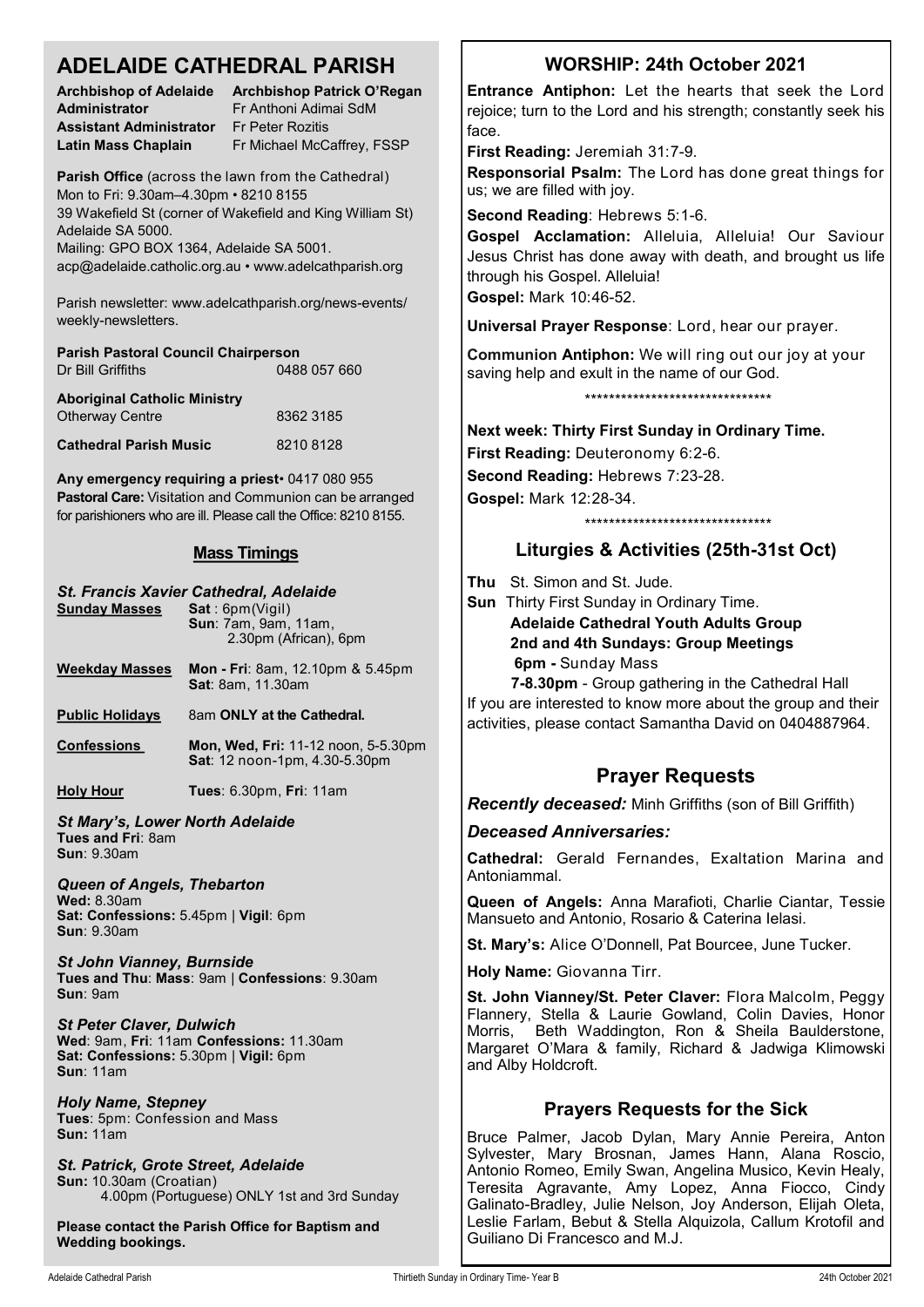## **Dulwich/Burnside Community October Home Rosary Devotion: Week 3**

**During the month of October, the Rosary will be prayed at 7:00 pm from Monday to Friday in our homes**. We invite you again to join us in this special devotion and strongly encourage you to host a rosary evening by inviting our Blessed Mother into your home.

| Date Name               | Location                                            |
|-------------------------|-----------------------------------------------------|
| 25th Annette Zalkauskas | 29 Allendale Grove,<br>Stonyfell.                   |
| 26th Jacinta Ong        | 5 Torrens St.<br>Linden Park                        |
| 27th Joan Glastonbury   | 1/18 Conyngham St,<br>Glenside.                     |
| 28th Ann Wright         | Heritage Apt 118 (Gate 2),<br>Cross St, Myrtle Bank |

Please contact Jean Lucas on 0421280100 for any further information.

## **OFS Information Day**

The Secular Franciscan Order from Newton & Lockleys Fraternities welcome all to an information day on the life of St Francis of Assisi, following the footsteps of Jesus Christ. Located at St Francis Xavier Cathedral Hall on Saturday November 6, 2021 from 12pm to 2pm. Contact Diana on M: 0402 900 385.



The Scripture Study Program for 2021 concludes with a study of the Sermon on the Mount. We are all familiar with this famous homily. Our module challenges us to hear it once again as Christ intended it, as our call to follow him whose life illustrated its every ideal. It is a message for each of us, a challenge that is our constant call to renewal.

Our format offers participants an opportunity to reflect on and discuss their faith in a supportive environment through small group discussions (one group in Vietnamese) assisted by a 20 minute video lecture. Some "home-work" is required.

The 4 sessions (Nov 22, 29, Dec 6, 13) are between 7.30 and 9.00 pm on Mondays in the Cathedral Hall. We invite participants to make any donation that is possible to support this Adult Faith Formation initiative. To help you discern your contribution, we offer you two levels of payment to consider; full cost \$26, concessional rate \$20.

The cost includes a commentary and a work book combined in one volume and online access to video presentations. Participants should bring a Bible and writing materials. For information on the module or the program contact Br Martyn on 0426884800 or at martynpaxton@gmail.com.

## **9th Nov: Remembrance of the Shoah**

All are welcome to commemorate the Remembrance of the Shoah on Tuesday, 9th November 9 at 7pm in St. Francis Xavier's Cathedral. This is an important service for our Diocese and is organised in close consultation with the Jewish Community, ensuring our continuing relationship is built upon. You will be moved by the stories shared and the beautiful voices of the Jewish Communities Choir. For more information contact Archdiocesan Events on phone: 8210 8220 or email: [events@adelaide.catholic.org.au](mailto:events@adelaide.catholic.org.au)

## **13th Nov: Journey, A Celebration of South Australian's Italian Migrants**

Saturday, 13th November at 4pm in St Francis Xavier's Cathedral.The event will be held during the Adelaide Italian Festival week and will honour Italian immigrants and their contributions to the life and vitality in South Australia. In this Mass, we reflect on the significance of our Italian migrants with a focus on the 20th Century Patroness Saint Frances Xavier Cabrini – protector to all immigrants. For more information contact, Archdiocesan Events on email:[events@adelaide.catholic.org.au](mailto:events@adelaide.catholic.org.au) or phone: 8210 8220.

## **3rd-4th Dec: Men's Retreat – '***Back to grace'*

"But by the grace of God I am what I am, and His grace toward me was not in vain; but I labored more abundantly than they all, yet not I, but the grace of God *which was* with me**." 1 Corinthians 15:10.**

**It will be held at the The Monastery in Gled Osmond,** commencing 6pm December 3, and finishing with evening Mass on December 4, 2021. The cost is \$150 per person includes all meals, accommodation, and guided retreat. Please contact Donna at the Monastery to discuss financial assistance. Registrations or additional information: Contact the Monastery on E: c[onference@themonastery.net.au](mailto:Conference@themonastery.net.au) or P: 8338 8700.

## **28th Oct: Dulwich Knitting Group Meet**

The Knitting Group will meet for the last time this year, next Thursday 28 October, at the St Peter Claver Hall, Stuart Road, Dulwich. Join us at any time after 10.30 to help with making rugs to distribute to those in need, or to share a chat and morning tea. We look forward to welcoming Cheryl Reeve back to join us after her absence this year. All are welcome.

Following this gathering, we will give a summary of our work this year. This includes rugs, soft toys, scarves and beanies. We would welcome some volunteers who could stitch together squares into rugs. Contact Julie (0468 636 190) or Cheryl (0417 015 338) for details.

## **First Collection Renewal**

The first collection renewal aims to raise awareness of the importance of the First Collection. The funds we contribute to the first collection each week are the primary means of sustaining our priests, deacons and retired priests in our parishes. Remember you can now give via the **Giving section of the Archdiocesan Find a Mass App.** There is more information on the website or contact: 8210 8223. Thank you to those many generous parishioners who support our priests and deacons through the First Collection.